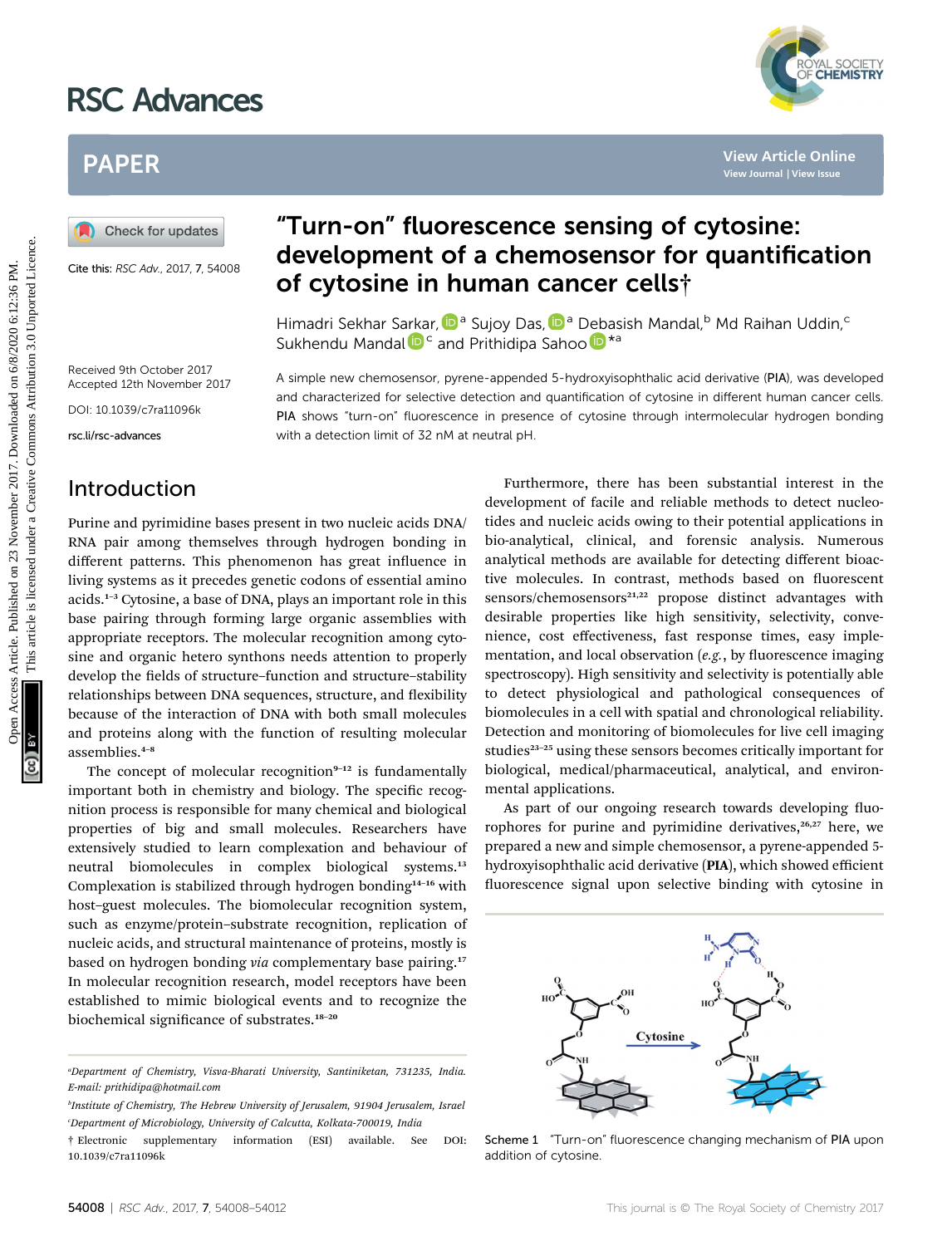aqueous medium (Scheme 1). This receptor contains hydrogenbond donor–acceptor groups (carboxylic acid groups) for favourable complexation with cytosine.

So far, published articles have not highlighted any chemosensor which explains the detection and direct quantification of cytosine in live cells, although there are a few published HPLCbased,<sup>28,29</sup> electrochemical-based,<sup>30</sup> and nanopore-based<sup>31</sup> cytosine detection techniques. Previously, a chemosensor<sup>32</sup> has been reported with big limitations which cannot detect or quantify free cytosine present in a cell. The superiority of our chemosensor over others is that it can work on biotic and abiotic samples, in simple and in a complex matrix, with much less time and cost, through a simple one-step, direct detection method. Moreover, our aim is to detect free cytosine as it remains with higher concentration in human cancer cells. We can easily detect and quantify free cytosine in different human cancer cells by using our chemosensor. The above chemosensor is thus far better than other biosensors or detection techniques and easily detects cytosine in biological samples and in-solution, in a single experiment or in high-throughput screening with a selective manner (performance comparison is shown in Table S1†). Paper Wexter Article control in This recept contains by<br>clays Article 2017.<br>
Since the full published on 2018 of 2018 articles are article in the set of 2018 and 2018 are article in the case, and the common are article in

PIA exhibits remarkable change in fluorescence intensity in the presence of cytosine while the same remain unchanged for other structurally similar pyrimidine/purine bases. To the best of our knowledge, this is the first report, where we explored the prospect of selective recognition of cytosine executing "turn-on" fluorescence sensing in human cancer cells via confocal imaging experiments by a pyrene-based fluorescent receptor in aqueous medium.

The "turn-on" fluorescence is most likely due to photoinduced electron transfer (PET). Before interaction with the cytosine, the fluorescence of pyrene is quenched by the benzoic acid moiety, but with cytosine added, the pyrene recovers fluorescence. The electron-rich isophthalic acid can form a stronger hydrogen bond with cytosine to make PIA highly fluorescent. The design and procedure of developing such a chemosensor could also be an initial step in order to develop better and next generation molecules with better selectivity.

#### Experimental

PIA was synthesized from a simple reaction of 1-pyrenemethylamine hydrochloride and bromoacetyl chloride, followed by reaction with 5-hydroxyisophthalic acid resulting in 86% overall yield (Scheme S1†). The structure of PIA was confirmed by  $^{1}$ H NMR,  $^{13}$ C NMR, and MS analysis (Fig. S1–S5†).

Spectrophotometric and spectrofluorimetric titrations (details in ESI†) were carried out to understand the PIA–cytosine interaction upon adding varying concentrations of cytosine to a fixed concentration of PIA  $(1 \mu M)$  in aqueous medium at neutral pH.

#### Results and discussion

The UV-vis absorption spectra of PIA showed absorption maxima at 277 nm, which gradually increased upon addition of increasing amounts of cytosine (Fig. 1a). Furthermore, these



Fig. 1 (a) UV-vis absorption spectra of PIA (1  $\mu$ M) upon gradual addition of cytosine up to 1.2 equiv. in water–DMSO (20 : 1, v/v) at neutral pH. (b) Fluorescence emission spectra ( $\lambda_{ex} = 345$  nm) of PIA (1  $\mu$ M) toward cytosine at varied concentrations (0, 0.01, 0.05, 0.10, 0.15, 0.20, 0.25, 0.30, 0.35, 0.40, 0.45, 0.50, 0.60, 0.70, 0.80, 0.90, 1.0, 1.10, and 1.20  $\mu$ M) in water–DMSO (20 : 1, v/v) at neutral pH.

spectra also showed a clear isosbestic point at 286 nm which indicates possible stronger interaction of PIA with cytosine.

PIA shows very weak fluorescence with a low quantum yield  $(\Phi_{fs} = 0.008)^{33}$  at room temperature (ESI†). A remarkable enhancement in fluorescence intensity at 377 nm and 395 nm  $(\lambda_{\rm ex} = 345 \text{ nm})$  was achieved upon binding of cytosine with PIA (Fig. 1b). The corresponding binding constant  $(K_a)$  from the fluorescence titration is  $3.48 \times 10^5$  M<sup>-1</sup> (Fig. S6†). The association constant of the complex was determined by non-linear fitting analyses of the titration curves following published reports.34,35 To understand the nature of the PIA–cytosine interaction, the continuous variation method was applied, which indicated a typical  $1:1$  stoichiometry (Fig. S7†). This implies that PIA could be utilized as a selective sensor to measure cytosine through a "turn-on" fluorescence sensing mechanism with a detection limit of 32 nM at neutral pH (Fig. S8†).

In order to establish the sensing selectivity and binding efficacy of the probe PIA, parallel experimentations were carried out with a variety of biologically relevant pyrimidine/purine derivatives such as thymine, uracil, adenine, guanine, hypoxanthine, theobromine, theophylline, caffeine, and uric acid. The change in fluorescence of PIA upon addition of various pyrimidine/purine derivatives was observed under a UV lamp (Fig. 2a). As in the presence of cytosine, a change of discernible fluorescence intensity of PIA was observed while other derivatives showed negligible effects (Fig. 2b). The above observation shows consistency with the fluorescence titration experiments where no such binding of PIA with other nucleobases was found (Fig. S9†). This result demonstrates that PIA exhibits high selectivity and sensitivity towards cytosine over other pyrimidine/purine bases in aqueous medium.

Significant binding of cytosine with PIA has also been examined by quantum chemical calculations at the TDDFT level using the B3LYP/6-31+G(d,p) method basis set in presence of water as a solvent. The COSMO solvent model,<sup>36</sup> implemented in ORCA,<sup>37,38</sup> incorporates the solvent effects. The HOMO of PIA was primarily localized on the pyrene moiety while the LUMO chiefly resides along the isophthalic acid, though these were extended with the amide chain. Geometry optimization resulted in conformational changes at the two different positions of PIA,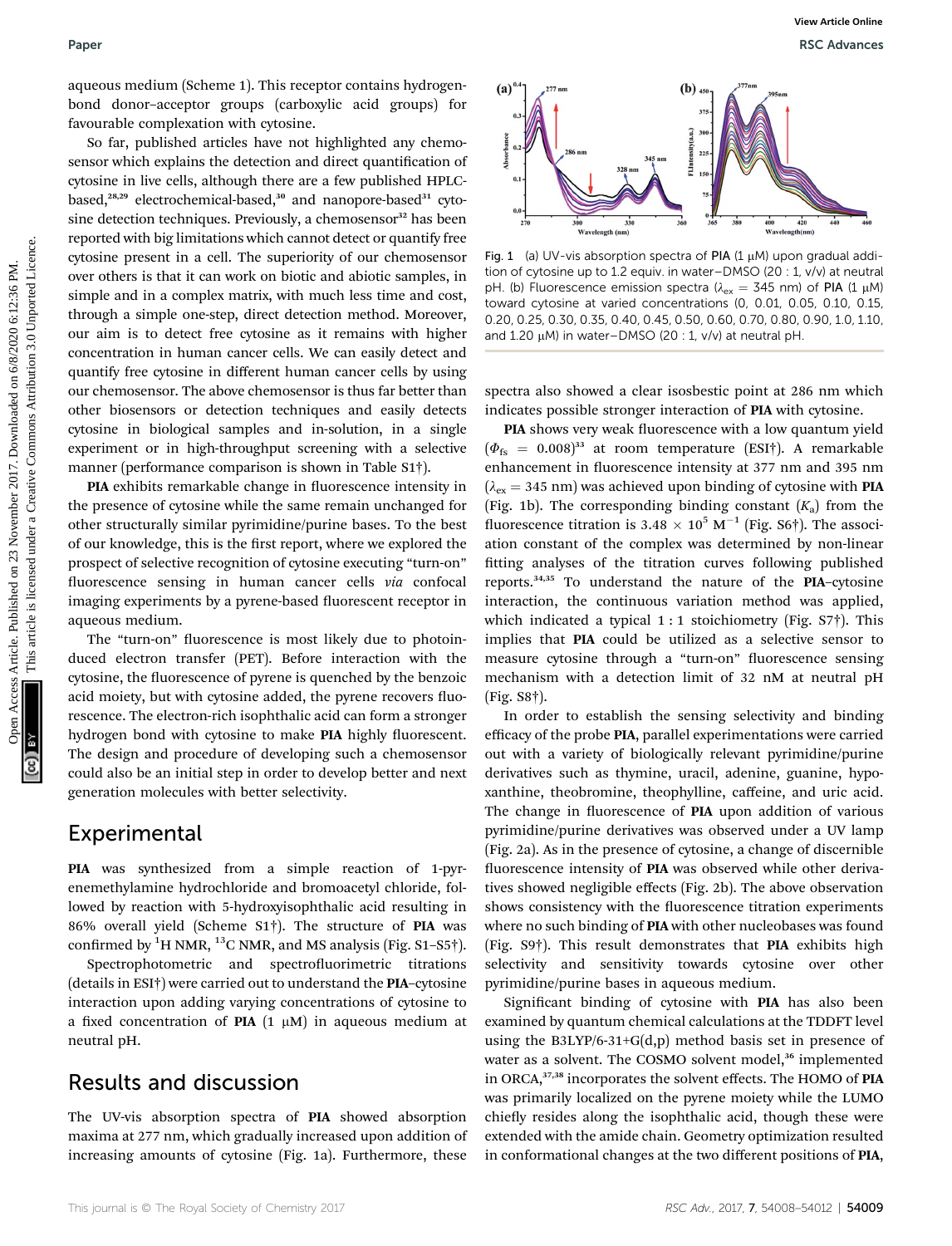

Fig. 2 (a) Fluorescence photographic changes of PIA  $(1 \mu M)$  in aqueous medium after addition of 1.2 equiv. of various pyrimidine/ purine derivatives ( $\lambda_{\rm ex}$  = 345 nm). (b) Histogram representing competitive fluorescence spectra of PIA (1  $\mu$ M) upon addition of 1.2 equiv. of guests at 377 nm ( $\lambda_{ex} = 345$  nm) in water–DMSO (20 : 1, v/v) at neutral pH [from left to right: PIA, PIA with-cytosine, thymine, uracil, adenine, guanine, hypoxanthine, theobromine, theophylline, caffeine, and uric acid].

hence two carboxylic acid groups take part to accommodate cytosine efficiently (Fig. S10†). Conformational changes can be estimated through the torsional angles of the two sides (Tables S2 and S3†) and the structures are given in Fig. 3. The  $\pi$ -electrons on the HOMO of PIA–cytosine complex are mainly located on the whole  $\pi$ -conjugated –NH–C=O framework including the pyrene moiety but the LUMO is mostly positioned at the interior of the isophthalic acid. Moreover, the HOMO–LUMO energy gap of the PIA–cytosine complex (3.21 eV) becomes much smaller relative to that of **PIA**  $(3.57 \text{ eV})$  (Fig. 3).

In order to know more about interactions of PIA with cytosine,  ${}^{1}H$  NMR titration was also executed in DMSO- $d_6$ (Fig. S11†). Both the carboxylic acid protons from PIA became abolished, indicating the presence of stronger hydrogen bonding interactions of the carboxylic acids with the amide moiety of cytosine. In contrast, the aromatic protons of PIA shifted downfield and became broader upon addition of cytosine in the solution. This may be due to the decrease in electron density of the pyrene ring of **PIA** because of the drifting of electrons from pyrene toward cytosine.

The desirable features of PIA such as high sensitivity and high selectivity with "turn-on" fluorescence at physiological pH encouraged us to further evaluate the potential of the sensor for imaging cytosine in live cells. A549 cells (Human cell A549,



Fig. 3 HOMO and LUMO distributions of PIA and PIA–cytosine complex.

ATCC no. CCL-185) treated with PIA  $(1 \mu M)$  exhibited very weak fluorescence (probably for the endogenous cytosine), whereas a clear brilliant blue fluorescence signal was observed in the cells stained with PIA (1  $\mu$ M) and cytosine (10  $\mu$ M), which is in good agreement with the fluorescence "turn-on" profile of the chemosensor PIA in the presence of cytosine, thus corroborating the in-solution observation. As far as we are aware, this is the first report where we are executing the possible use of the pyrene-based amide of 5-hydroxyisophthalic acid via fluorescence change for the selective recognition of cytosine in living cells (Fig. 4). The confocal microscopic analysis also suggested that PIA could readily cross the membrane barrier of A549 cells, and rapidly sense intracellular cytosine as well. These findings open an avenue for future biomedical applications of the chemosensor to recognize cytosine. Cells were intact and showed a healthy spread and adherent morphology during and after the labeling process with PIA and PIA–cytosine complex indicating absence of cytotoxic effects (Fig. S12†).<sup>39</sup> These results clearly indicate that PIA is effective for intracellular cytosine imaging agents having significant cell permeability. **EXAMPARES**<br>
This article is an extended on 23 NOVEM CHAN (100) and growther (10 <sub>10</sub>00), which is the properties are equivalent with the first term of product the extent is licensed under a first one we are extent in one

The concentration of cytosine was also quantified from A549 human cancer cells (details in ESI†). Lysate of  $10^7$  A549 cells was added to 1  $\mu$ M of PIA and the fluorescence signal was recorded. Cytosine presence in this cancer cell was detected with the help of a PIA-cytosine standard fluorescence curve (Fig. 5) using the selective detection ability of the chemosensor PIA.



Fig. 4 Confocal microscopic images of A549 cells treated with PIA and cytosine (a) cells treated with PIA at  $1 \mu$ M concentration. (b) Bright field image of (a). (c) Cells treated with PIA and cytosine at concentration 10  $\mu$ M. (d) Bright field image of (c). All images were acquired with a 40 $\times$  objective lens with the applied wavelengths:  $E_{\rm ex}$  = 341 nm,  $E_{\text{em}} = 414 \pm 35$  nm. Filter used: DIDS.



Fig. 5 (a) Calibration curve obtained for the estimation of cytosine. (b) Estimation of the concentration of cytosine (red point) from the calibration curve.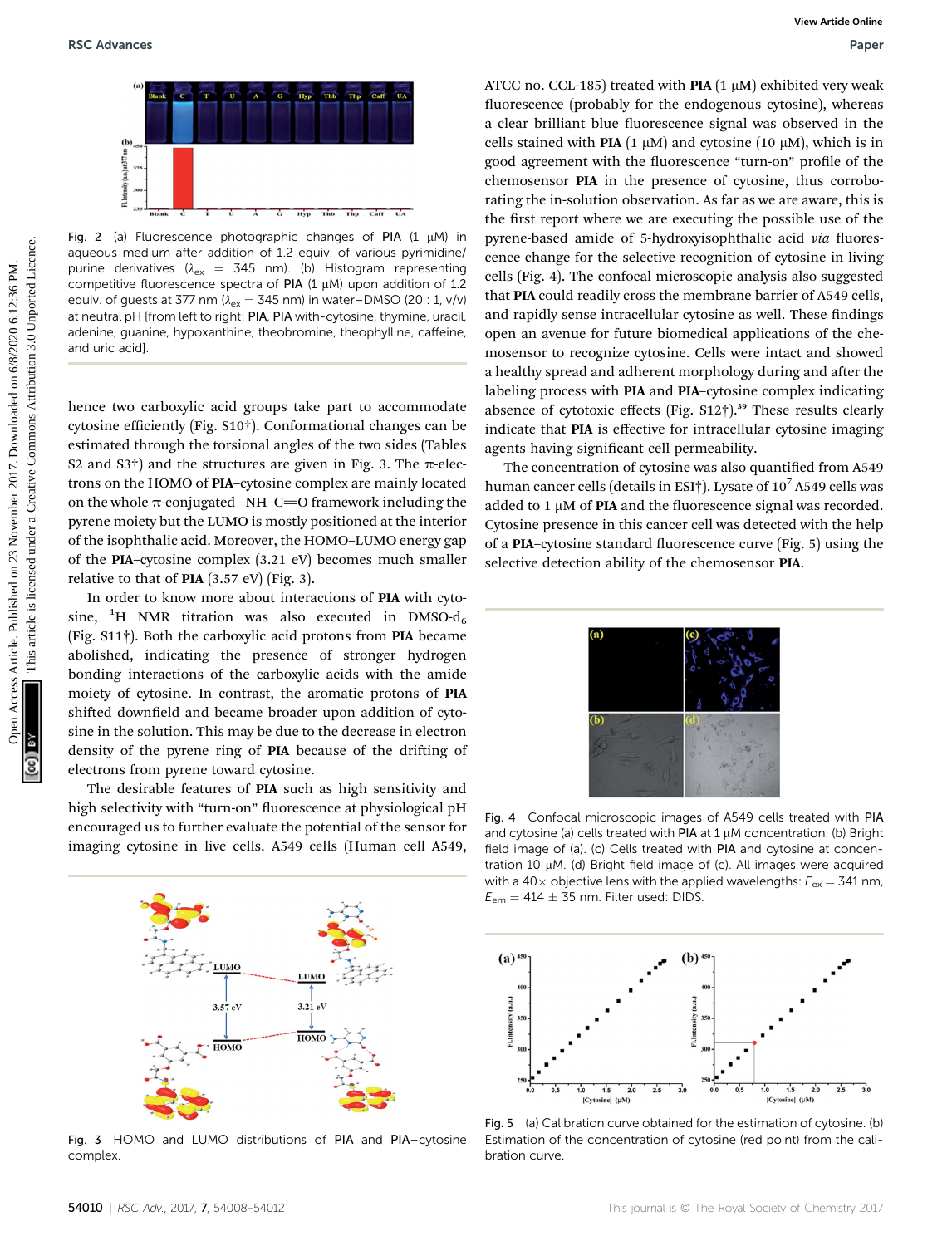| Sample              | PIA<br>used $(\mu M)$            | Initial cytosine used                                                                                                                                                                                                                                                                                                                                                                                                                                                                                                                                                                                                                                                                                                                                                | Addition of exogenous<br>cytosine $(\mu M)$ |                                | Amount of cytosine derived<br>from fluorescence signal $(\mu M)$                                                                                                                                                                                                                                                                                                                                                                                                                                                                                                                                                                                                              | Fluorescence<br>signal recovery (%) |
|---------------------|----------------------------------|----------------------------------------------------------------------------------------------------------------------------------------------------------------------------------------------------------------------------------------------------------------------------------------------------------------------------------------------------------------------------------------------------------------------------------------------------------------------------------------------------------------------------------------------------------------------------------------------------------------------------------------------------------------------------------------------------------------------------------------------------------------------|---------------------------------------------|--------------------------------|-------------------------------------------------------------------------------------------------------------------------------------------------------------------------------------------------------------------------------------------------------------------------------------------------------------------------------------------------------------------------------------------------------------------------------------------------------------------------------------------------------------------------------------------------------------------------------------------------------------------------------------------------------------------------------|-------------------------------------|
| 1                   | 1                                | Cytosine present in                                                                                                                                                                                                                                                                                                                                                                                                                                                                                                                                                                                                                                                                                                                                                  | 0                                           |                                | 0.82                                                                                                                                                                                                                                                                                                                                                                                                                                                                                                                                                                                                                                                                          |                                     |
| $\overline{2}$      | $\mathbf{1}$                     | 16.7 mm <sup>3</sup> A549 cell volume                                                                                                                                                                                                                                                                                                                                                                                                                                                                                                                                                                                                                                                                                                                                | $\mathbf{1}$                                |                                | 1.79                                                                                                                                                                                                                                                                                                                                                                                                                                                                                                                                                                                                                                                                          | 98.3                                |
| 3<br>$\overline{4}$ | $\mathbf{1}$<br>$\mathbf{1}$     |                                                                                                                                                                                                                                                                                                                                                                                                                                                                                                                                                                                                                                                                                                                                                                      | 3<br>5                                      |                                | 4.67<br>9.46                                                                                                                                                                                                                                                                                                                                                                                                                                                                                                                                                                                                                                                                  | 96.8<br>96.3                        |
|                     |                                  | From the standard curve it was found that the concentration<br>of cytosine in the tested sample was 0.82 $\mu$ M present in 16.7<br>mm <sup>3</sup> A549 cell volume. The above result was authenticated by                                                                                                                                                                                                                                                                                                                                                                                                                                                                                                                                                          |                                             |                                | sincerely thankful to UGC, Delhi for the junior research<br>fellowship. Authors are also grateful to DBT-IPLS facility, CU.                                                                                                                                                                                                                                                                                                                                                                                                                                                                                                                                                   |                                     |
| (Table 1).          | and validated assay of cytosine. | and different fluorescence signals were observed by adding<br>known volumes from each sample to the PIA. The recovery of<br>the spiked samples was estimated to be in the range of 96-98%<br>We further validated assay of cytosine from multiple samples<br>of different human cancer cells (A549, HeLa, and Hep-2) using<br>PIA (see ESI†). Each sample was assayed in triplicate. The signal<br>to noise ratio of each independent reading was between 1.88<br>and 2.03 (Table S4 <sup>†</sup> ). The fold increase of fluorescence signals<br>also were statistically validated after calculating the Z' value for<br>each set of measurements. <sup>41</sup> It was found that in all tested<br>samples the Z' score was more than 0.9, indicating an optimized |                                             | 39, 193-200.                   | Notes and references<br>1 W. Xu, J.-g. Wang, M. F. Jacobsen, M. Mura, M. Yu,<br>R. E. A. Kelly, Q.-q. Meng, E. Lægsgaard, I. Stensgaard,<br>T. R. Linderoth, J. Kjems, L. N. Kantorovich, K. V. Gothelf<br>and F. Besenbacher, Angew. Chem., 2010, 122, 9563-9567.<br>2 G. Portalone and M. Colapietro, J. Chem. Crystallogr., 2009,<br>3 G. Portalone, Chem. Cent. J., 2011, 5, 51.<br>4 S. S. Bag, Y. Saito, K. Hanawa, S. Kodate, I. Suzuka and<br>I. Saito, Bioorg. Med. Chem. Lett., 2006, 16, 6338-6341.<br>5 Y. Sato, Y. Toriyabe, S. Nishizawa and N. Teramae, Chem.<br>Commun., 2013, 49, 9983-9985.<br>6 T. Lee and P. Y. Wang, Cryst. Growth Des., 2010, 10, 1419- |                                     |
|                     | Conclusions                      | In summary, the present study reveals a new chemosensor (PIA)<br>for detecting cytosine expressed in cells through a "turn-on"<br>fluorescence sensing mechanism. The driving force for the<br>binding to the host (PIA) with guest (cytosine) was found to be<br>directed during H-bonding. The binding interaction was                                                                                                                                                                                                                                                                                                                                                                                                                                             |                                             | 1434.<br>2005, 117, 7930-7935. | 7 C. Vilaivan, W. Srinarang, N. Yotapan, W. Mansawat,<br>C. Boonlua, J. Kawakami, Y. Yamaguchi, Y. Tanaka and<br>T. Vilaivan, Org. Biomol. Chem., 2013, 11, 2310-2317.<br>8 S. R. Perumalla, E. Suresh and V. R. Pedireddi, Angew. Chem.,<br>9 J. M. Lehn, in Supramolecular Chemistry: Concepts and                                                                                                                                                                                                                                                                                                                                                                          |                                     |

#### Conclusions

In summary, the present study reveals a new chemosensor (PIA) for detecting cytosine expressed in cells through a "turn-on" fluorescence sensing mechanism. The driving force for the binding to the host (PIA) with guest (cytosine) was found to be directed during H-bonding. The binding interaction was demonstrated on the basis of absorption, fluorescence, <sup>1</sup>H NMR, TDDFT calculations, and live cell imaging studies. PIA exhibits a highly sensitive and selective fluorescence enhancement towards cytosine over other biologically important pyrimidine and purine derivatives at neutral pH. The "turn-on" fluorescence of PIA for the selective detection and quantification of cytosine was successfully demonstrated in different human cancer cells with a detection limit of 32 nM. Thus, this sensor has high potential for usage to investigate cytosine in chemical, biological, and medical research. Furthermore, this chemosensor can be marketed as a unique cytosine detector for its application in single or high throughput screening in a simple or complex matrix.

### Conflicts of interest

There are no conflicts to declare.

### Acknowledgements

PS acknowledges SERB-DST, Govt. of India for awarding her the young scientist grant [Project file no. SB/FT/CS-021/2014]. HSS is

#### Notes and references

- 1 W. Xu, J.-g. Wang, M. F. Jacobsen, M. Mura, M. Yu, R. E. A. Kelly, Q.-q. Meng, E. Lægsgaard, I. Stensgaard, T. R. Linderoth, J. Kjems, L. N. Kantorovich, K. V. Gothelf and F. Besenbacher, Angew. Chem., 2010, 122, 9563–9567.
- 2 G. Portalone and M. Colapietro, J. Chem. Crystallogr., 2009, 39, 193–200.
- 3 G. Portalone, Chem. Cent. J., 2011, 5, 51.
- 4 S. S. Bag, Y. Saito, K. Hanawa, S. Kodate, I. Suzuka and I. Saito, Bioorg. Med. Chem. Lett., 2006, 16, 6338–6341.
- 5 Y. Sato, Y. Toriyabe, S. Nishizawa and N. Teramae, Chem. Commun., 2013, 49, 9983–9985.
- 6 T. Lee and P. Y. Wang, Cryst. Growth Des., 2010, 10, 1419– 1434.
- 7 C. Vilaivan, W. Srinarang, N. Yotapan, W. Mansawat, C. Boonlua, J. Kawakami, Y. Yamaguchi, Y. Tanaka and T. Vilaivan, Org. Biomol. Chem., 2013, 11, 2310–2317.
- 8 S. R. Perumalla, E. Suresh and V. R. Pedireddi, Angew. Chem., 2005, 117, 7930–7935.
- 9 J. M. Lehn, in Supramolecular Chemistry: Concepts and Perspectives, VCH, Weinheim, 1995.
- 10 S. Dey, D. Saina and S. P. Goswami, RSC Adv., 2014, 4, 428– 433.
- 11 P. Sahoo, Bioorg. Chem., 2015, 58, 26–47.
- 12 S. Dey, D. Sain and S. P. Goswami, RSC Adv., 2014, 4, 428.
- 13 W. Saenger, Principles of Nucleic Acid Structure, Springer-Verlag, New York, 1988.
- 14 C. O. Hugo, J. F. Arambula, S. R. Ramisetty, A. M. Baranger and S. C. Zimmerman, Chem. Commun., 2009, 668–670.
- 15 J. S. Lindsey and P. C. Kearney, J. Am. Chem. Soc., 1988, 110, 6575–6577.
- 16 Papers in the special issue on molecular recognition of Chem. Rev., 1997, 97, 1231.
- 17 B. Alerts, D. Bray, J. Lewis, M. Raff, K. Roberts and J. D. Watson, Molecular Biology of the Cell, Garland Publishing, New York, 2nd edn, 1989.
- 18 J. Rebek, Chem. Commun., 2000, 637–643.
- 19 J. Rebek, Heterocycles, 2000, 52, 493.
- 20 V. M. Rotello, E. A. Viani, G. Deslongchamps, B. A. Murray and J. Rebek Jr, J. Am. Chem. Soc., 1993, 115, 797–798.
- 21 W. Jorgensen and J. Pranata, J. Am. Chem. Soc., 1990, 112, 2008.